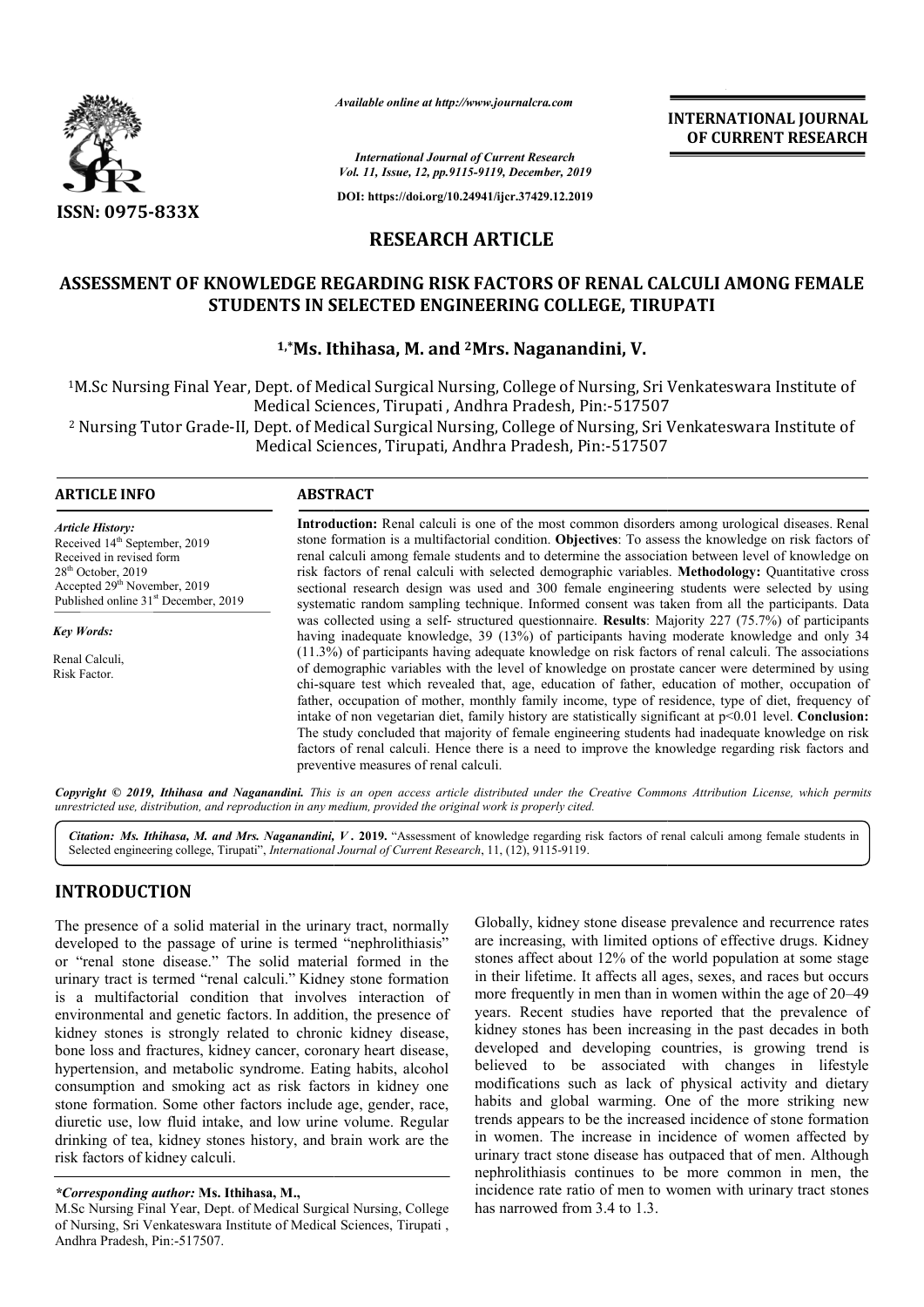## **Objectives**

- To assess the knowledge on risk factors of renal calculi among female students.
- To find out the association between level of knowledge on risk factors of renal calculi with selected demographic variables.

## **Operational Definitions**

**Assessment: -** It refers to determine the knowledge regarding risk factors of renal calculi among female engineering students.

**Knowledge: -** It refers to the awareness as measured by the desired response to a self structured questionnaire on risk factors of renal calculi.

**Risk Factors: -** A risk factor is any attribute, characteristic or exposure of an individual that increases the likelihood of developing renal calculi.

**Renal Calculi: -** Renal calculi are solid concretions or stones formed in the kidneys from the dissolved urinary minerals.

**Female: -** Females refers to the age group of 18 to 25 years in the selected engineering college.

**Selected Engineering College:** The area selected for conducting the study is college of engineering, Sri Padmavathi Mahila Vishvavidhyalayam at Tirupati.

## **Hypothesis:**

**Ho1:-** There will be no significance difference with the level of knowledge on risk factors of renal calculi among students

**Ho2:**-There will be significant association between level of knowledge on risk factors of renal calculi with selected sociodemographic variables.

## **Assumptions**

- Students may not have knowledge on renal calculi.
- Participants who will co-operate respond appropriately to questionnaire.
- Awareness improves the knowledge of students, which will help them in future to prevent renal calculi.

**Conceptual framework:** The conceptual framework in this study was based on Irwin M. Rosen stock's Health Belief Model. According to this Health Belief Model suggests that people's belief about health problems, perceived benefits of action and self- efficacy explain engagement (or lack of engagement) in health- promoting behaviour. A stimulus or cue of action may also be present in order to trigger the healthpromoting behaviour.

## **This model comprises of 3 components:**

- Individual perceptions.
- Modifying factors.
- Likelihood of action.

# **METHODOLOGY**

**Research approach:** The research approach adopted was **Quantitative research approach** to achieve the objective of the study, which is felt to be most appropriate in the field of education for its practicability in real life situations.

**Research design:** The research design selected for the present study was cross-sectional descriptive research design.

**Setting of the study:** The study was conducted in College of engineering, Sri Padmavathi Mahila Vishvavidhyalam, Tirupati.

**Population:** The population in this study includes female students who are studying in college of engineering, Sri Padmavathi Mahila Vishvavidhyalam, Tirupati.

**Sample:** Sample consists of female students who are in College of engineering, Sri Padmavathi Mahila College of engineering, Sri Padmavathi Mahila Vishvavidhyalam, Tirupati.

**Sample size:** Sample size consists of 300 students who come under inclusion criteria.

**Sampling technique:** Systematic random sampling technique was adopted.

## **Criteria for sample selection**

## **Inclusion criteria**

## **Students who are**

- In the age group of 18-25 years
- Willing to participate in the study and available at the time of data collection.

## **Exclusion criteria**

## **Students who are**

Who have previous history of renal calculi.

## **Tool**

The tool was developed with the help of related literature from various textbooks, journals, websites, discussions and guidance from experts in the field of nursing and urology.

## **The tool consists of II sections**

- Section-I: Consists of socio demographic data
- Section-II: A self structured questionnaire to assess the knowledge on risk factors of renal calculi among female students. It consists of 33 multiple choice questions.

## **Scoring Key**

- Section-I: By coding the demographic variables.
- Section-II: Multiple choice questions were given on risk factors of renal calculi with four options "a/b/c/d". In the questionnaire, the correct option carries "1 mark".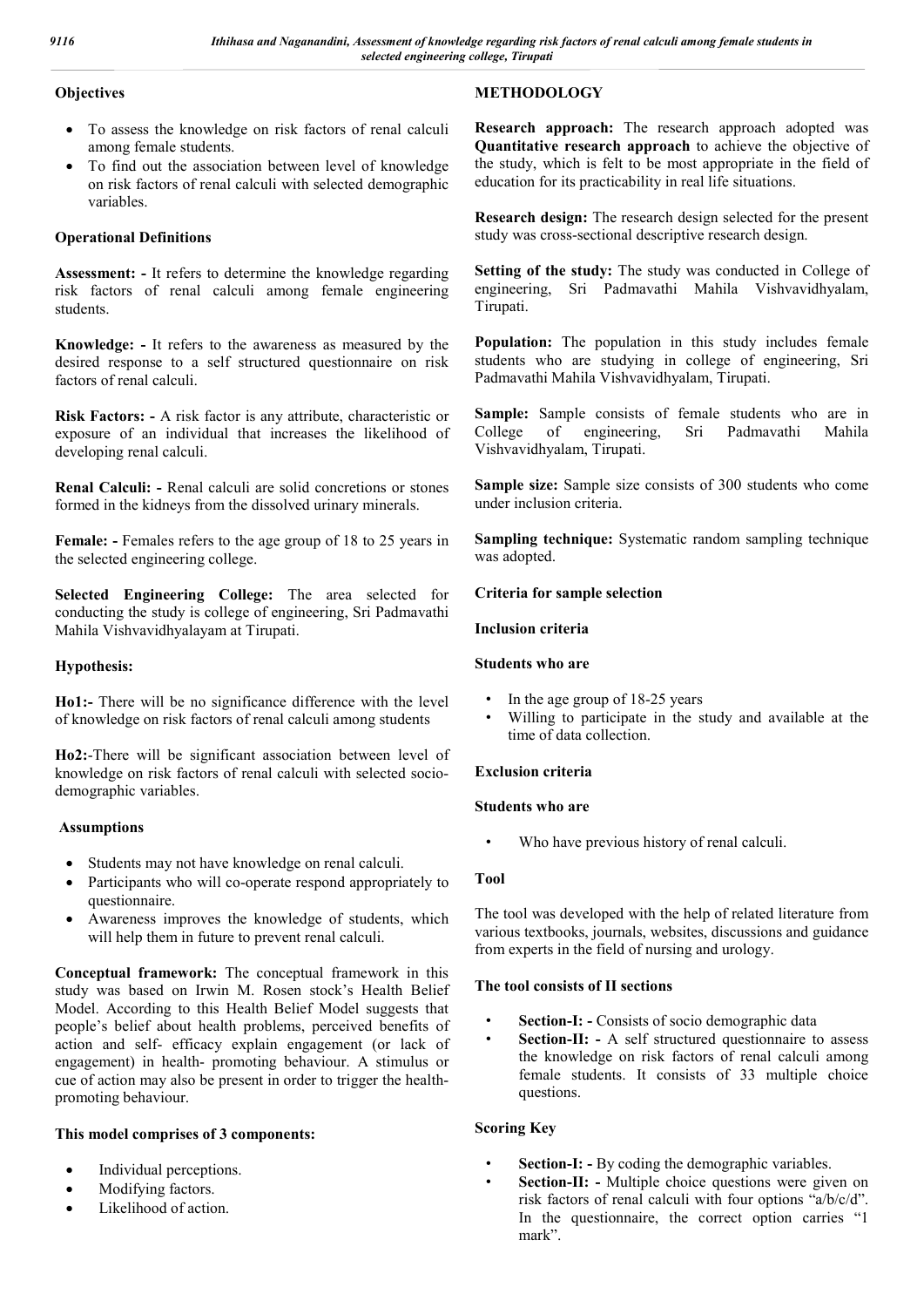**Scoring Interpretation:** There are total 33 questions regarding the knowledge on risk factors of renal calculi.

0-50% - Inadequate knowledge. 51-75% - Moderate knowledge. >76%-100% - Adequate knowledge.

**Reliability of the tool**: Reliability was established by internal consistency reliability method using cronbach's alpha for level of knowledge on risk factors of renal calculi. The tool was found reliable with a score of r= 0.81

#### **Pilot study**

- Formal permission was obtained from head of the department.
- Thirty students who were in engineering college and come under inclusion criteria were selected for the pilot study.
- Rapport was established with the self introduction to the students and written consent was obtained from the students to participant in the study.
- Instructions were given to the participants to answer the questionnaire frankly.
- Then the questionnaire was administered and the responses of the participants were noted.
- After the questionnaire was answered, a booklet was given to the students, which consists of aspects of risk factors of renal calculi and preventive measures of renal calculi.
- Statistical analysis was done by using descriptive and inferential statistics.

#### **RESULTS**

Demographic data shows that with respect of age majority 79 (26.30%) were in the group of 18 years, 280 (93.30%) were Hindus, 115 (38.30%) of fathers were graduates and postgraduates, 110 (36.70%) of mothers had primary education, 112 (37.30%) fathers were private employees, 221 (73.70%) of mothers are homemakers, 116 (38.70%) had income between Rs.10,000 to 20,000 per month, 170 (56.70%) were from rural area, 108 (36.00%) takes 2 litres of water per day, 238 (79.30%) takes non vegetarian diet, 150 (63%) takes non vegetarian diet once in a week, 260 (86.70%) had habit of intake of junk food, 105 (40.40%) takes junk food once in a week, 221 (73.70%) had no family history of renal calculi, 61 (77.20%) were belongs to I degree relationship, 100 (33.30%) had gain information about renal calculi from family. Table 1 shows that 227 (75.70%) of students having inadequate knowledge, 39 (13.00%) of students having moderate knowledge and only 34 (11.30%) of students having adequate knowledge on risk factors of renal calculi.

So the null hypothesis  $H_01$  which states that, there may be no significant level of knowledge on risk factors of renal calculi among students was accepted. Table-2: shows that the total mean score was  $17.24 \pm 5.465$ . Considering general information on renal calculi the mean score was  $7.31 \pm 1.827$ . With regarding to risk factors the mean score was  $9.93 \pm$ 4.306. The association between level of knowledge on risk factors of renal calculi with selected demographic variables revealed that, age is significantly associated with level of knowledge on risk factors of renal calculi with a chi- square

value of 21.3, education of father shows significant association with chi- square value of 20.16, education of mother shows significant association with chi- square value of 36.19, occupation of father shows significant association with chisquare value of 37.26, occupation of mother shows significant association with chi- square value of 39.61, family income shows significant association with chi- square value of 36.11.

Type of residence shows significant association with chisquare value of 17.22, type of diet shows significant association with chi- square value of 24.52, frequency of non vegetarian diet shows significant association with chi- square value of 18.02, family history regarding renal calculi shows significant association with knowledge with chi- square value of 10.74 which are statistically significant at  $p<0.01$  level. The other variables were not having any significant association with knowledge on risk factors of renal calculi. So the null hypothesis Ho2 which states that**,** there will be no significant association between level of knowledge on risk factors of renal calculi with selected socio-demographic variables was rejected.

The correlation of demographic variables among female engineering students revealed that age, education of father, education of mother, occupation of father, occupation of mother, monthly family income, residence, type of diet, frequency of intake of non vegetarian, relationship to the family member who are having the history of renal calculi were significant at  $p<0.01$ 

#### **DISCUSSION**

The purpose of the study was to assess the knowledge regarding risk factors of renal calculi among female students in selected engineering college, Tirupati. This assessment helps to provide knowledge regarding risk factors, causes, and prevention of renal calculi. The study finding shows that 227 (75.70%) of students having inadequate knowledge, 39 (13.00%) of students having moderate knowledge and only 34 (11.30%) of students having adequate knowledge on risk factors of renal calculi.

The association between level of knowledge on risk factors of renal calculi with selected demographic variables revealed that age is significantly associated with level of knowledge on risk factors of renal calculi with a chi- square value of 21.3, education of father shows significant association with chisquare value of 20.16, education of mother shows significant association with chi- square value of 36.19, occupation of father shows significant association with chi- square value of 37.26, occupation of mother shows significant association with chi- square value of 39.61, family income shows significant association with chi- square value of 36.11.

Type of residence shows significant association with chisquare value of 17.22, type of diet shows significant association with chi- square value of 24.52, frequency of non vegetarian diet shows significant association with chi- square value of 18.02, family history regarding renal calculi shows significant association with knowledge with chi- square value of 10.74 which are statistically significant at p<0.01 level. The other variables were not having any significant association with knowledge on risk factors of renal calculi.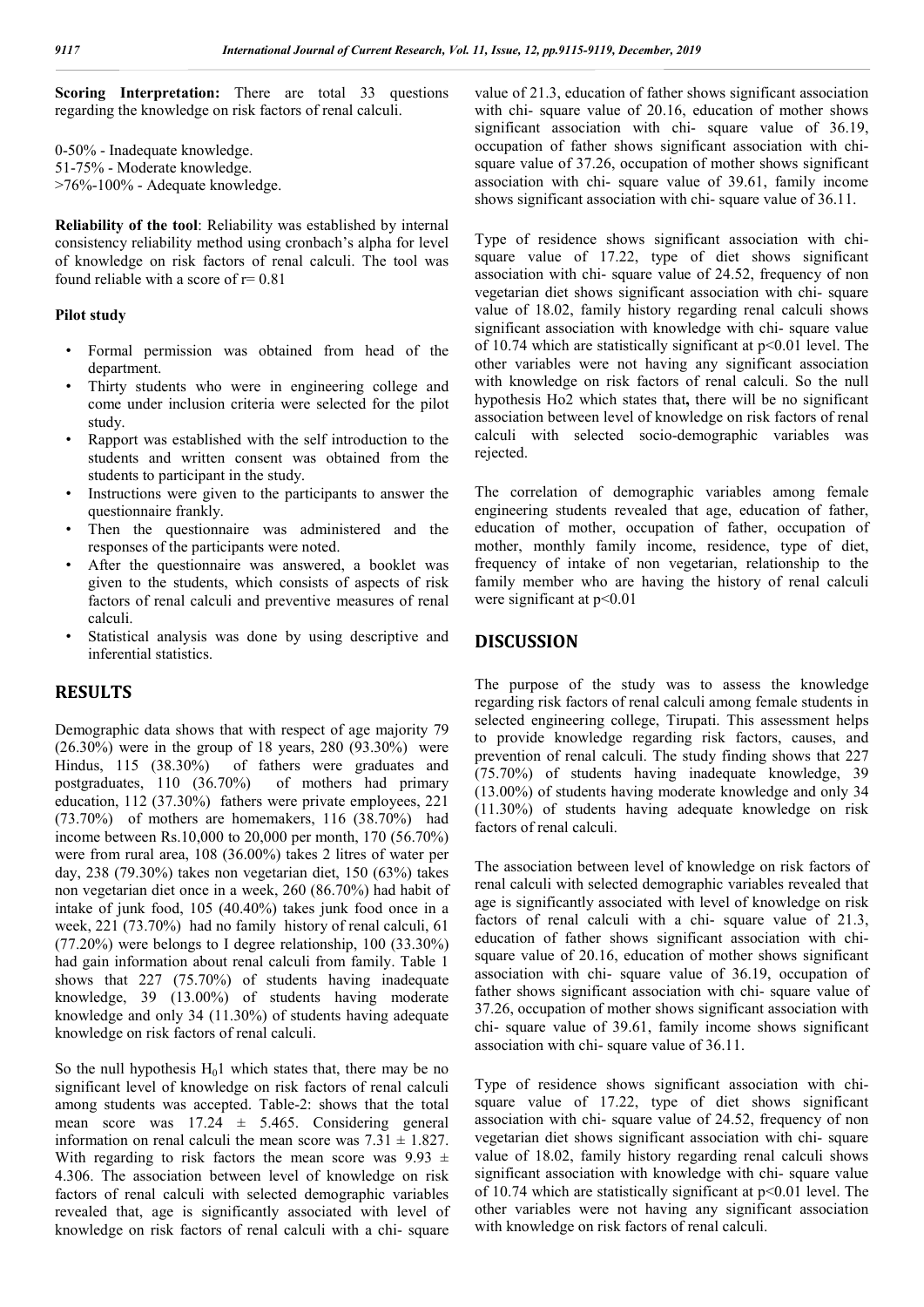

| Table 1. Frequency and percentage distribution of level of knowledge on risk factors of renal calculi |  |  |  |
|-------------------------------------------------------------------------------------------------------|--|--|--|
| among female engineering students                                                                     |  |  |  |

|          |                    |               | $n=300$            |
|----------|--------------------|---------------|--------------------|
| S.No.    | Level of Knowledge | Frequency (f) | Percentage $(\% )$ |
| . .      | Inadequate         | つつつ<br>∠∠     | 75.70              |
| <u>.</u> | Moderate           | 39            | 13.00              |
| J.       | Adequate           | 34            | 1.30               |

**Table 2. Mean and standard deviation for level of knowledge on risk factors of renal calculi among female students**

|                     |       | $n = 300$          |
|---------------------|-------|--------------------|
| Variables           | Mean  | Standard deviation |
| General information | 7.31  | 1.827              |
| Risk factors        | 9.93  | 4.306              |
| Total               | 17.24 | 5.465              |